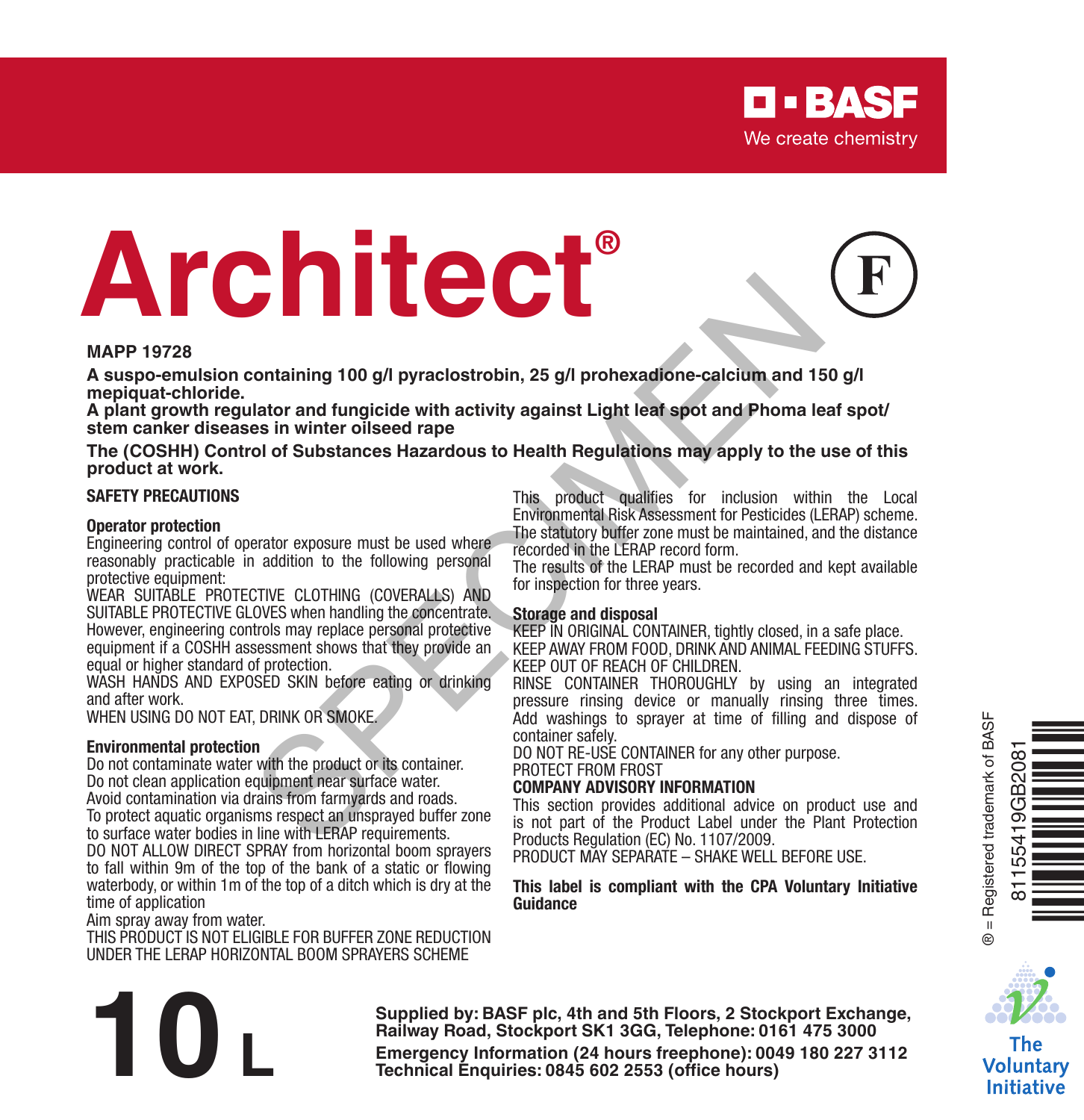# **Architect®**

**A suspo-emulsion containing 100 g/l pyraclostrobin, 25 g/l prohexadione-calcium and 150 g/l mepiquat-chloride.** 

# **Warning**

**Harmful if swallowed.**

**Causes skin irritation.**

**May cause an allergic skin reaction.**

# **Very toxic to aquatic life with long lasting effects.**

If medical advice is needed, have product container or label at hand. Avoid breathing mist/vapours/spray.

Wear protective gloves/clothing/eye protection.

IF SWALLOWED: Call a POISON CENTRE or doctor/physician if you feel unwell.

IF ON SKIN: Wash with plenty of soap and water.

If skin irritation or rash occurs: Get medical advice/attention.

Dispose of contents/container to a licensed hazardous-waste disposal contractor or collection site except for empty clean containers which can be disposed of as non-hazardous waste. Hergic Sami Peachion.<br>
ustic life with long lasting effects.<br>
is needed, have product container or label at hand.<br>
hist/vapours/spray.<br>
Iloves/clothing/eye protection.<br>
Call a POISON CENTRE or doctor/physician if you<br>
h wi

**Contains: 1,2-BENZISOTHIAZOL-3(2H)-ONE and 2-METHYLISOTHIAZOL-3(2H)-ONE. May produce an allergic reaction.**

**To avoid risks to human health and the environment, comply with the instructions for use.**

# UFI: KCP3-C04V-D00D-XJJW

**IMPORTANT INFORMATION**

**FOR USE ONLY AS A PROFESSIONAL FUNGICIDE AND PLANT GROWTH REGULATOR, as directed below:**

| Crop                | Timing of<br>application                                                       | <b>Maximum</b><br>individual dose                             | <b>Maximum total</b><br>dose per crop | Latest time of<br>application                          | Aquatic buffer zone |
|---------------------|--------------------------------------------------------------------------------|---------------------------------------------------------------|---------------------------------------|--------------------------------------------------------|---------------------|
| Winter oilseed rape | <b>Sequence</b><br>Autumn followed by<br>Spring (BBCH 13-20<br>and BBCH 21-59) | 2.0 litres product/ha<br>followed by<br>2.0 litres product/ha | 4.0 litres product/ha                 | Before crop growth<br>stage 60 (first<br>flowers open) | 9m                  |
| Winter oilseed rape | <b>Spring</b><br>(BBCH 21-59)                                                  | 2.0 litres product/ha                                         | 2.0 litres product/ha                 | Before crop growth<br>stage 60 (first<br>flowers open) | 9m                  |

**READ THE LABEL BEFORE USE. USING THIS PRODUCT IN A MANNER THAT IS INCONSISTENT WITH THE LABEL MAY BE AN OFFENCE. FOLLOW THE CODE OF PRACTICE FOR USING PLANT PROTECTION PRODUCTS.**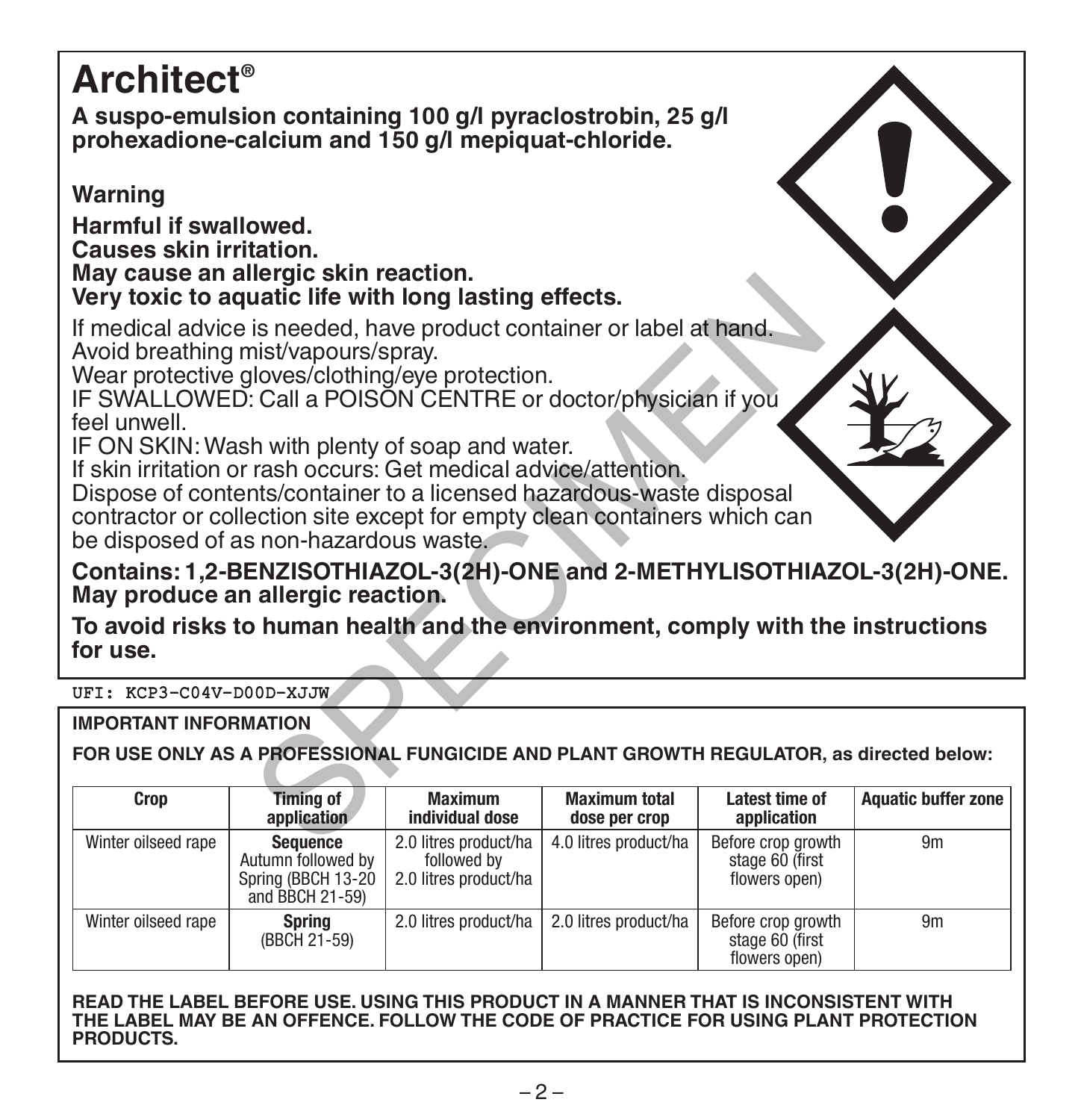# **DIRECTIONS FOR USE**

IMPORTANT: This information is approved as part of the Product Label. All instructions within this section must be read carefully in order to obtain safe and successful use of this product.

Architect is a fungicide and plant growth regulator. It has activity against Phoma/stem canker and Light leaf spot and provides crop height reduction, lodging control and yield protection in winter oilseed rape.

# **Restrictions/Warnings**

Architect must only be used when both disease control and plant growth regulation are required simultaneously. If disease control and growth regulation are not required at the same time, appropriate fungicide products or growth regulator products should be used separately instead.

# **Avoid spray drift on to neighbouring crops**

# **Disease control**

| simulianeously. If disease control and growth requiation are not required at the same time, appropriate<br>fungicide products or growth regulator products should be used separately instead.                        |                               |
|----------------------------------------------------------------------------------------------------------------------------------------------------------------------------------------------------------------------|-------------------------------|
| Avoid use of Architect in cold conditions, when the crop is not growing, as plant growth regulation may<br>be reduced.                                                                                               |                               |
| Avoid boom overlaps and ensure that the boom height is correctly adjusted.                                                                                                                                           |                               |
| Avoid spray drift on to neighbouring crops                                                                                                                                                                           |                               |
| Do not apply Architect to any crop suffering physical stress caused by waterlogging, drought, or other<br>conditions. Crops with a substantial moisture deficit should not be treated.                               |                               |
| Use of a growth regulation product can offer good protection from the incidence or severity of lodging<br>but there can be no quarantee that lodging will not occur, especially in high lodging pressure situations. |                               |
| <b>Disease control</b>                                                                                                                                                                                               |                               |
| Architect controls moderate infections of Light leaf spot. Phoma leaf spot and stem canker in winter<br>oilseed rape.                                                                                                |                               |
| <b>Disease</b>                                                                                                                                                                                                       | <b>Susceptibility ratings</b> |
| Phoma leaf spot                                                                                                                                                                                                      | Control                       |
| Stem canker #                                                                                                                                                                                                        | Moderate control              |
| Light leaf spot                                                                                                                                                                                                      | <b>Moderate Control</b>       |
| # Optimum control of stem canker will be achieved where Architect is applied in the autumn as part of                                                                                                                |                               |

# Optimum control of stem canker will be achieved where Architect is applied in the autumn as part of a spray program.

| <b>Resistance Management</b> |     |                  |  |  |  |  |
|------------------------------|-----|------------------|--|--|--|--|
| <b>GROUP</b>                 | - - | <b>FUNGICIDE</b> |  |  |  |  |

Architect contains pyraclostrobin which belongs to the strobilurin QoI group of fungicides.

Currently, there is no evidence of resistant strains of *Phoma lingam* (phoma) or *Pyrenopeziza brassicae* (light leaf spot) to QoI fungicides in oilseed rape.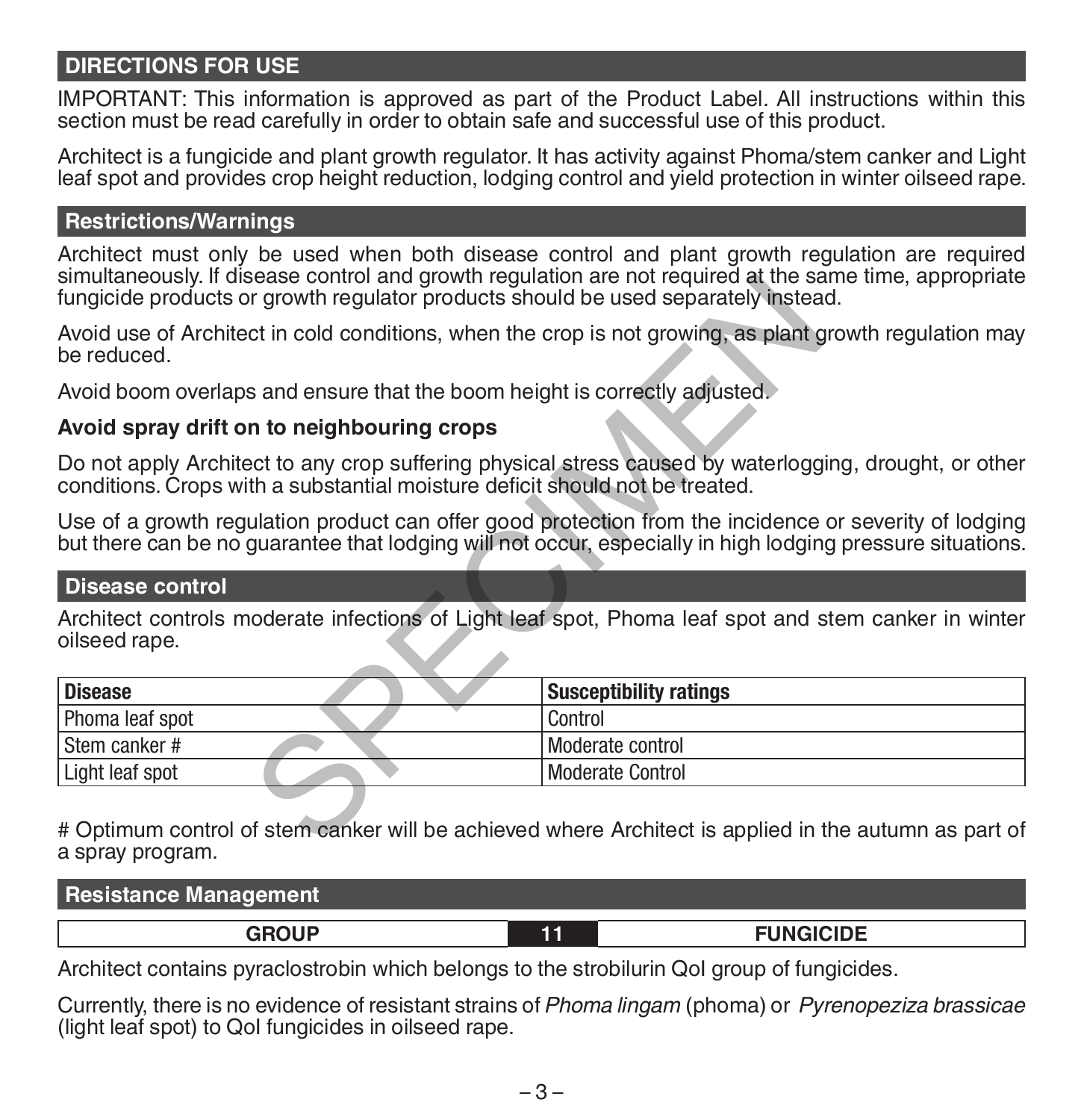The key to resistance management strategies is the reduction in selection pressure. This can be achieved by good agricultural practice which leads to less infection pressure (e.g. crop and stubble hygiene, use of less susceptible varieties, crop rotation, use of healthy seeds etc.).

Risk assessments for the target diseases on oilseed rape indicate a low or medium risk of resistance development. To minimise any possible risk of resistance occurring, the number of applications of Architect should be restricted to a maximum of 2 applications per crop. Architect should be applied in a preventative manner, following recommendations on the label, and as an integral part of a spray programme including fungicides with different modes of action.

For further advice on resistance management in oilseed rape contact your agronomist or specialist adviser and visit the Fungicide Resistance Action Committee (FRAC) and UK Fungicide Resistance Action Group (FRAG) websites

# **Crop Specific Information**

Architect may be used on all varieties of winter oilseed rape and should be used in combination with a water conditioner (e.g. ammonium sulphate at 0.75 kg/ha) in hard water areas. The water conditioner must be added to the spray tank first.

#### **Time of application**

Depending on disease pressure, the choice of management program and the growing conditions, one application of Architect may be made in the autumn between crop growth stage 13-20 (3-10 leaves) followed by a second application in the spring between crop growth stage 21-59 (first side shoot detectable to yellow bud). Alternatively, application may be made only in the spring between crop growth stage 21-59 (first side shoot detectable to yellow bud). Fungicide Resistance Action Committee (FRAC) and UK F<br>a) websites<br>transion<br>and on all varieties of winter oilseed rape and should be used<br>.g. ammonium sulphate at 0.75 kg/ha) in hard water areas. 1<br>e spray tank first.<br>a<br>se

#### **Disease control considerations**

Inspect crops to assess disease development prior to spraying. Apply to actively growing crops protectively or when disease thresholds have been reached according to appropriate disease support systems.

# Phoma leaf spot and stem canker

Apply Architect in the autumn to actively growing crops at first sign of disease. Repeat application in early spring if disease symptoms re-occur, but only if the use of a growth regulator is also appropriate at this time. If this timing is not appropriate for a plant growth regulator, use another fungicide product instead.

#### Light leaf spot

Apply Architect protectively to actively growing crops in early spring or when disease symptoms are first seen. In high risk areas, an application in late autumn/early winter and a follow up application in early spring may be required to achieve optimum control. Late autumn/early winter may not be an appropriate timing for a plant growth regulator application, as the crop may not be actively growing. If this timing is not appropriate for a plant growth regulator, use another fungicide product instead.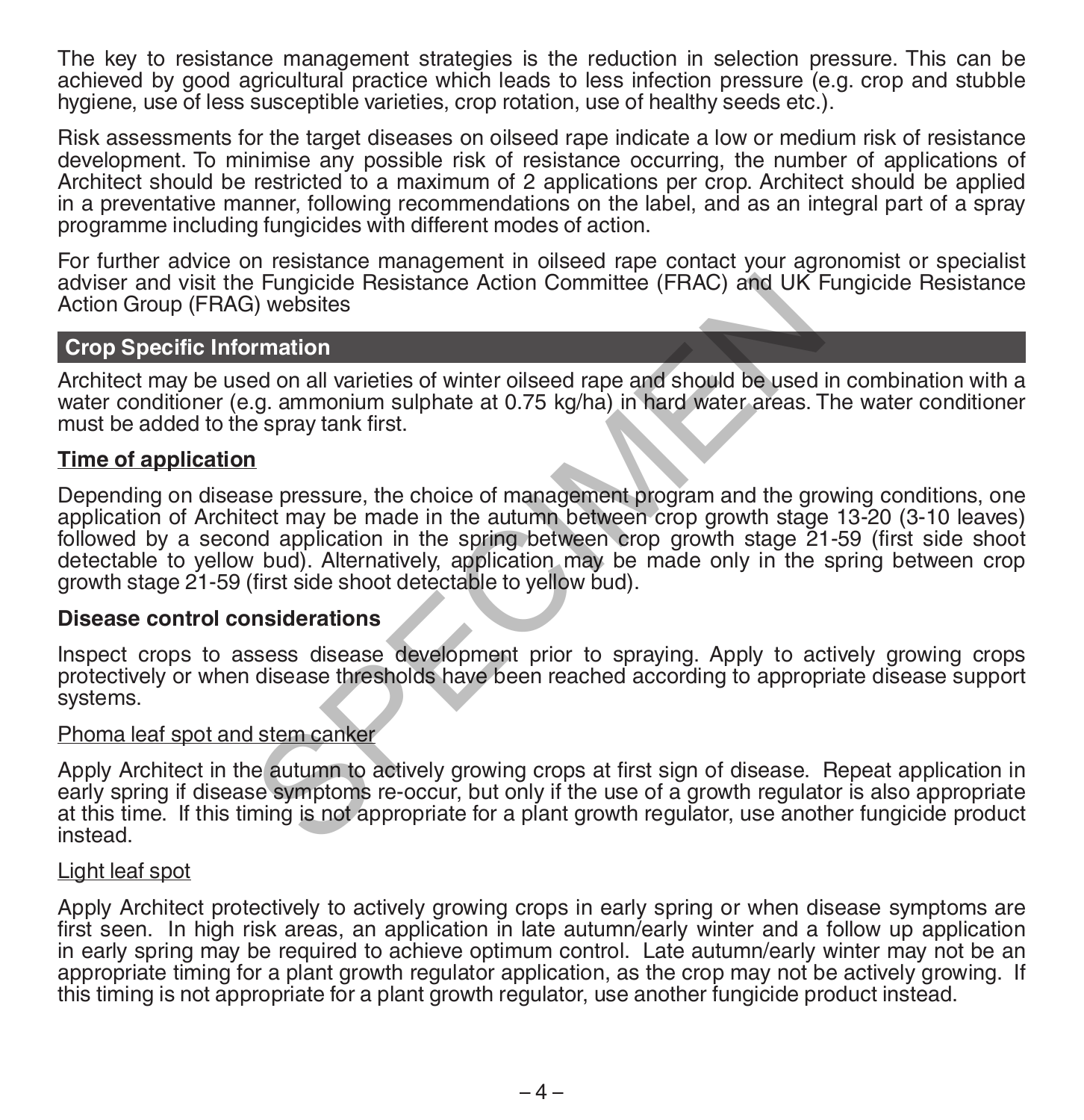# **Plant growth regulation considerations**

Applications of Architect are only appropriate when disease control is also required. If disease control is not required, use another plant growth regulator instead.

Applications made before the crop has shown signs of active growth will be less effective. Both autumn and spring applications should only be made when crops are actively growing, and conditions remain conducive to continued growth. Applications made after crop growth has started to slow in the autumn or before the crop has shown signs of active growth in the spring will be less effective.

#### Spring application

The solo spring application will shorten the crop and manipulate the canopy structure, reducing the risk of crop lodging.

In spring, plant growth regulation is not appropriate in backward crops where the crop GAI (Green Area Index) is under 1.0 in March or 2.0 in April (see HGCA Topic Sheet No. 82; Managing forward crops of oilseed rape).

# Sequential application (autumn followed by spring)

The use of the autumn/spring sequence will regulate crop growth going into winter and shorten the crop and manipulate canopy structure in the spring, reducing the risk of lodging later in the season.

Use of this sequence is only recommended on forward crops.

A forward crop can be defined as a crop that has the potential to grow to more than 25 cm tall by the end of the autumn growing season. Shorter crops will benefit less from an autumn application and are best managed by solo spring applications.

The potential for a crop to reach this height is dependent on a number of factors, for example; weather conditions post application, fertiliser regime, plant population, the nutrient and water content of the soil and variety.

For late sown or backward crops, Architect should not be used in the autumn and an alternative fungicide product should be used for disease control.

A single autumn application of Architect is unlikely to provide height reduction through to harvest. A second application in spring of Architect or another plant growth regulator may be required to maintain height reduction and reduce lodging. ication will shorten the crop and manipulate the canopy struct<br>th regulation is not appropriate in backward crops where the to<br>March or 2.0 in April (see HGCA Topic Sheet No. 82; Mana<br>pon (autumn followed by spring)<br>non/sp

# **Rate of application**

Spring application Apply Architect at 2.0 l/ha in the spring in a minimum of 150 litres of water per hectare.

Sequential application (autumn followed by spring)

Apply Architect at 2.0 l/ha in the autumn and at 2.0 l/ha in the spring in a minimum of 150 litres of water per hectare.

# **Following Crops**

Any crop can follow normally harvested or failed crops treated with Architect.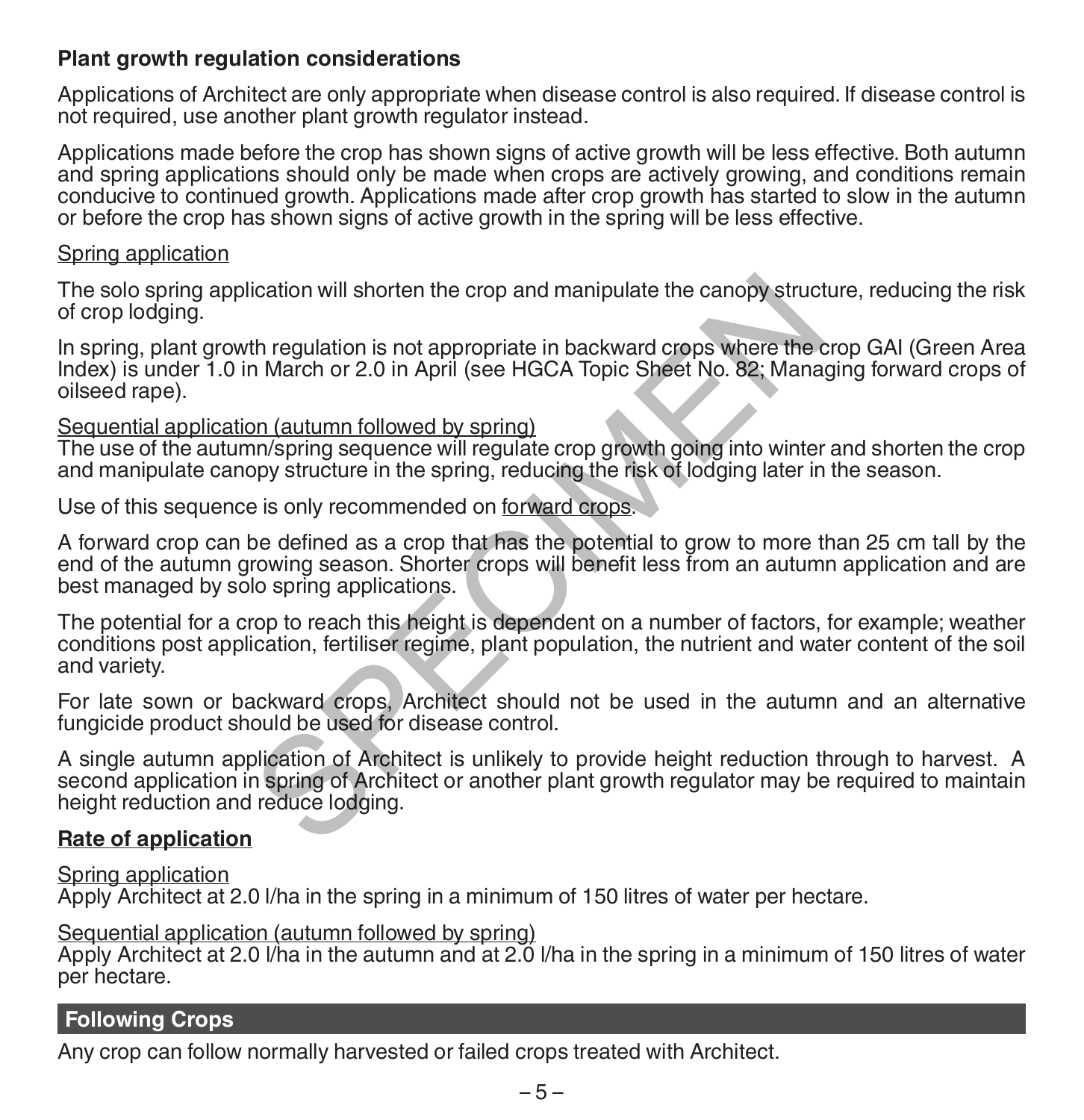# **Application**

Apply Architect in 150 litres of water as a MEDIUM spray, as defined by BCPC.

SHAKE WELL BEFORE USE. Three quarters fill the tank with clean water and start the agitation. To ensure thorough mixing of the product, invert the container several times before opening. Add the required quantity of Architect to the spray tank while re-circulating. Add the remainder of the water and continue agitation until spraying is completed.

When tank mixes are to be used, take due note of any instructions given as to the order of mixing. Each product should be added separately to the spray tank and fully dispersed before the addition of any further product(s).

Rinse empty containers thoroughly, using an integrated pressure rinsing device or by manually rinsing three times. Add washings to tank at time of filling and dispose of container safely.

#### **Tank cleaning**

After spraying, thoroughly clean and flush out application machinery with a minimum of three rinses.

# **Compatibility**

For details of compatibilities contact your distributor, local BASF representative or the BASF Technical Services Hotline: 0845 602 2553 or visit our website on: www.agriCentre.basf.co.uk.

# **The following does not form part of the authorised label text.**

With many products there is a general risk of resistance developing to the active ingredients. For this reason a change in activity cannot be ruled out. It is generally impossible to predict with certainty how resistance may develop because there are so many crop and use connected ways of influencing this. We therefore have to exclude liability for damage or loss attributable to any such resistance that may develop. To help minimise any loss in activity the BASF recommended rate should in all events be adhered to. be used, take due note of any instructions given as to the<br>dded separately to the spray tank and fully dispersed befor<br>ners thoroughly, using an integrated pressure rinsing device c<br>shings to tank at time of filling and di

Numerous, particularly regional or regionally attributable, factors can influence the activity of the product. Examples include weather and soil conditions, crop plant varieties, crop rotation, treatment times, application amounts, admixture with other products, appearance of organisms resistant to active ingredients and spraying techniques. Under particular conditions a change in activity or damage to plants cannot be ruled out. The manufacturer or supplier is therefore unable to accept any liability in such circumstances. All goods supplied by us are of high grade and we believe them to be suitable, but as we cannot exercise control over their mixing or use or the weather conditions during and after application, which may affect the performance of the material, all conditions and warranties, statutory or otherwise, as to the quality or fitness for any purpose of our goods are excluded and no responsibility will be accepted by us for any damage or injury whatsoever arising from their storage, handling, application or use; but nothing should be deemed to exclude or restrict any liability upon us which cannot be excluded or restricted under the provisions of the Unfair Contract Terms Act 1977 or any similar applicable law.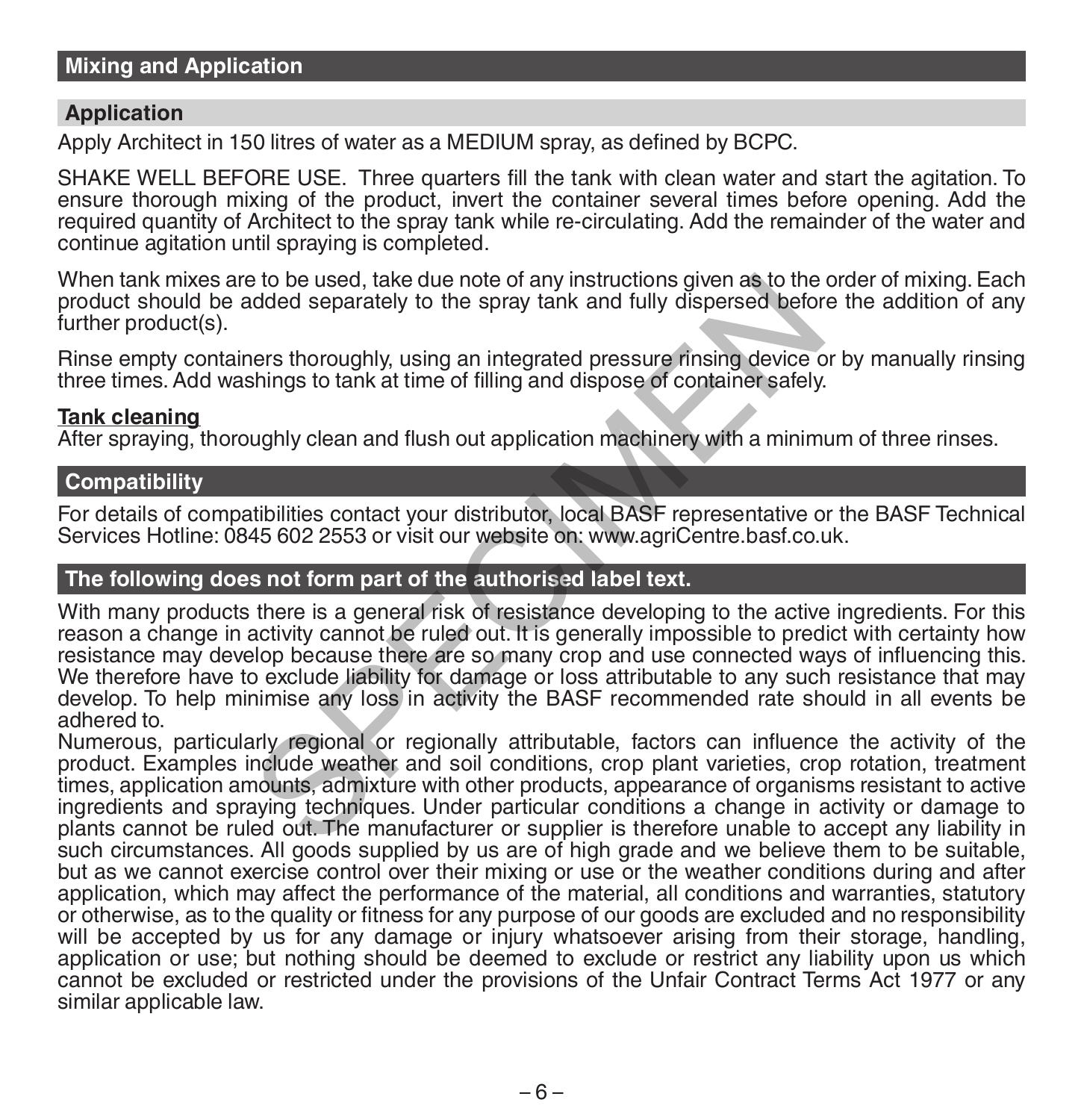# **Section 6 of the Health and Safety at Work Act**

# **Additional Product Safety Information**

The product label provides information on a specific pesticidal use of the product; do not use otherwise, unless you have assessed any potential hazard involved, the safety measures required and that the particular use has "off-label" approval or is otherwise permitted under the Plant Protection Product Regulations (EC) No 1107/2009.

The information on this label is based on the best available information including data from test results.

### **Safety Data Sheet**

To access the Safety Data Sheet for this product scan the QR code or use the weblink below: V Data Sheet for this product scan the QR code or use the we<br>  $\blacksquare$ 



Alternatively, contact your supplier.